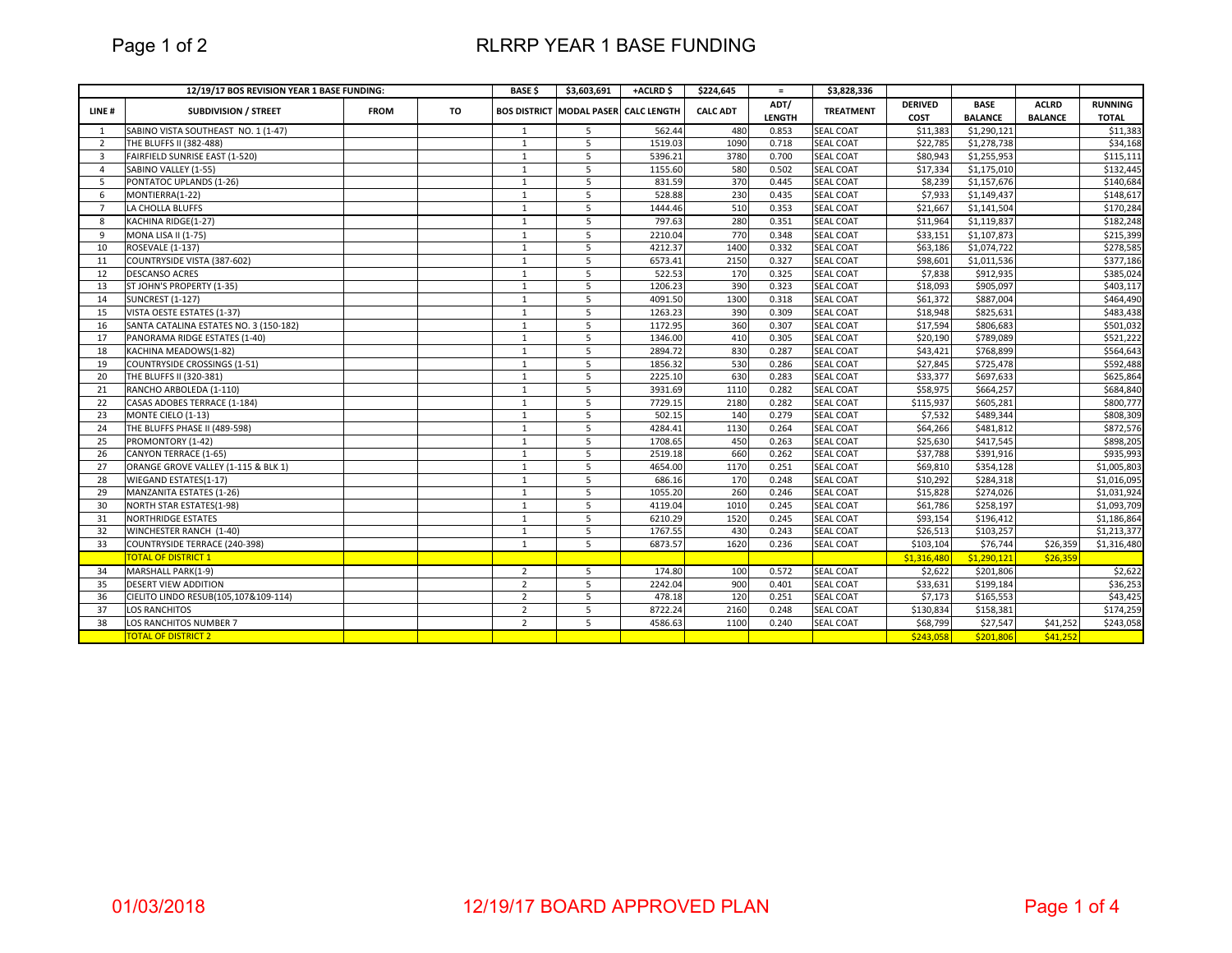Page 2 of 2

## RLRRP YEAR 1 BASE FUNDING

| ADT/<br><b>DERIVED</b><br><b>BASE</b><br><b>ACLRD</b><br><b>RUNNING</b><br>LINE#<br><b>SUBDIVISION / STREET</b><br><b>BOS DISTRICT MODAL PASER CALC LENGTH</b><br><b>CALC ADT</b><br><b>TREATMENT</b><br><b>FROM</b><br>TO<br><b>LENGTH</b><br>COST<br><b>BALANCE</b><br><b>BALANCE</b><br><b>TOTAL</b><br>BROOKWOOD (1-36)<br>0.436<br><b>SEAL COAT</b><br>39<br>848.15<br>370<br>\$12,722<br>\$911,734<br>\$12,722<br>$\overline{3}$<br>5<br>5<br>1156.52<br>0.372<br><b>SEAL COAT</b><br>\$899,012<br>MELODY LANE ESTATES NO. 2<br>$\overline{3}$<br>430<br>\$17,348<br>40<br>978.25<br>350<br><b>SEAL COAT</b><br>\$881,664<br><b>BUENA TIERRA (1-37)</b><br>$\overline{3}$<br>5<br>0.358<br>\$14,674<br>41<br>360<br>AGUA DULCE (1-60)<br>$\overline{3}$<br>1068.44<br>0.337<br><b>SEAL COAT</b><br>\$16,027<br>\$866,990<br>42<br>$\overline{3}$<br>5<br>890.92<br>290<br>0.326<br><b>SEAL COAT</b><br>\$850,964<br>43<br>PLUM ACRES<br>\$13,364<br>1676.52<br>\$837,600<br><b>ROMERO PARK</b><br>$\overline{3}$<br>5<br>540<br>0.322<br><b>SEAL COAT</b><br>\$25,148<br>44<br>$\overline{3}$<br>5<br>770<br>\$812,452<br>CASA DEL RIO (1-74)<br>2466.39<br>0.312<br><b>SEAL COAT</b><br>\$36,996<br>45<br>5<br>1973.23<br>580<br><b>SEAL COAT</b><br>46<br><b>VISTA DEL LAGO</b><br>3<br>0.294<br>\$29,598<br>\$775,456<br>5<br>47<br>PARADISE ESTATES (1-22)<br>$\overline{3}$<br>2871.08<br>830<br>0.289<br><b>SEAL COAT</b><br>\$43,066<br>\$745,858<br>4320.08<br>SHAMROCK MANOR (1-121)<br>3<br>5<br>1210<br>0.280<br><b>SEAL COAT</b><br>\$64,801<br>\$702,792<br>48<br>2872.93<br>790<br>\$637,990<br><b>BUENA VENTURA</b><br>$\overline{3}$<br>5<br>0.275<br><b>SEAL COAT</b><br>\$43,094<br>49<br>$\overline{3}$<br>5<br>1640.72<br><b>SEAL COAT</b><br>\$594,896<br>MELODY LANE ESTATES NO. 5 (1-40)<br>400<br>0.244<br>\$24,611<br>50<br>340<br><b>SEAL COAT</b><br><b>MORELAND VISTA</b><br>3<br>5<br>1514.83<br>0.224<br>\$22,722<br>\$570,286<br>51<br>$\overline{5}$<br>3565.45<br>790<br><b>SEAL COAT</b><br>\$547,563<br>52<br>RIVER TERRACE (1-76)<br>$\overline{3}$<br>0.222<br>\$53,482<br>$\overline{3}$<br>5<br>1877.89<br>410<br>0.218<br><b>SEAL COAT</b><br>\$28,168<br>\$494,082<br>53<br>FALCON RIDGE (1-41)<br>3530.66<br>54<br>BLANCO ESTATES (1-71)<br>730<br>0.207<br><b>SEAL COAT</b><br>\$52,960<br>\$465,913<br>$\overline{3}$<br>5<br>5<br>14245.85<br>\$412,953<br><b>STAR VALLEY BLOCK 18</b><br>$\overline{3}$<br>2890<br>0.203<br><b>SEAL COAT</b><br>\$213,688<br>55<br>TUCSON MOUNTAIN RANCH (51-182)<br><b>SEAL COAT</b><br>56<br>$\overline{3}$<br>5<br>7091.22<br>1410<br>0.199<br>\$106,368<br>\$199,265<br>5<br>57<br>$\overline{3}$<br>5200.29<br>990<br>0.190<br><b>SEAL COAT</b><br>\$87,224<br>\$92,897<br>MILLSTONE MANOR NO. 4<br>$\overline{3}$<br>5<br>546.51<br>100<br>0.183<br><b>SEAL COAT</b><br>\$8,198<br>\$5,673<br>58<br>WONDERLAND (26-35)<br>\$2.524<br><b>TOTAL OF DISTRICT 3</b><br>\$914,258<br>\$911,734<br>\$2,524<br><b>SEAL COAT</b><br>NEW TUCSON UNIT NO. 21 RESUB OF BLK 1<br>5<br>1343.24<br>440<br>0.328<br>\$20,149<br>\$886,508<br>59<br>$\overline{4}$<br>NEW TUCSON UNIT NO. 28 BLOCKS 15-18<br>5<br>3317.06<br>1040<br>0.314<br><b>SEAL COAT</b><br>\$49,756<br>\$866,359<br>60<br>$\overline{4}$<br><b>MOUNTAIN GATE ESTATES (1-15)</b><br>631.46<br>150<br>0.238<br><b>SEAL COAT</b><br>\$9,472<br>\$816,603<br>61<br>5<br>$\overline{4}$<br>5<br>5407.05<br>\$807,132<br>NEW TUCSON UNIT NO. 1 (1-127)<br>1270<br>0.235<br><b>SEAL COAT</b><br>\$81,106<br>62<br>$\overline{4}$<br>220<br>DESCANSO ESTATES (44-65)<br>5<br>972.53<br>0.226<br>SEAL COAT<br>\$14,588<br>\$726,026<br>63<br>$\overline{4}$<br>4/5<br>5311.41<br>R/R & SC<br>\$120,806<br>\$711,438<br>64<br>Camino Del Portillo<br>$\overline{4}$<br>Esperanza Bl<br>Continental Rd<br>RANCHO DEL LAGO (101-206)<br>5<br>5776.14<br><b>SEAL COAT</b><br>\$590,632<br>65<br>$\overline{4}$<br>1150<br>0.199<br>\$86.642<br>NEW TUCSON UNIT NO. 23 (140-261)<br>5<br>7096.67<br>1210<br>0.171<br><b>SEAL COAT</b><br>\$503,990<br>66<br>\$106,450<br>4<br>5<br>7559.29<br>SANTA RITA BEL AIR ESTATES (1-125)<br>1270<br>0.168<br><b>SEAL COAT</b><br>\$113,232<br>\$397,540<br>67<br>$\overline{4}$ |
|------------------------------------------------------------------------------------------------------------------------------------------------------------------------------------------------------------------------------------------------------------------------------------------------------------------------------------------------------------------------------------------------------------------------------------------------------------------------------------------------------------------------------------------------------------------------------------------------------------------------------------------------------------------------------------------------------------------------------------------------------------------------------------------------------------------------------------------------------------------------------------------------------------------------------------------------------------------------------------------------------------------------------------------------------------------------------------------------------------------------------------------------------------------------------------------------------------------------------------------------------------------------------------------------------------------------------------------------------------------------------------------------------------------------------------------------------------------------------------------------------------------------------------------------------------------------------------------------------------------------------------------------------------------------------------------------------------------------------------------------------------------------------------------------------------------------------------------------------------------------------------------------------------------------------------------------------------------------------------------------------------------------------------------------------------------------------------------------------------------------------------------------------------------------------------------------------------------------------------------------------------------------------------------------------------------------------------------------------------------------------------------------------------------------------------------------------------------------------------------------------------------------------------------------------------------------------------------------------------------------------------------------------------------------------------------------------------------------------------------------------------------------------------------------------------------------------------------------------------------------------------------------------------------------------------------------------------------------------------------------------------------------------------------------------------------------------------------------------------------------------------------------------------------------------------------------------------------------------------------------------------------------------------------------------------------------------------------------------------------------------------------------------------------------------------------------------------------------------------------------------------------------------------------------------------------------------------------------------------------------------------------------------------------------------------------------------------------------------------------------------------------------------------------------------------------------------------------------------------------------------------------------------------------------------------------------------------------------------------------------------------------------------------------------------------------------------------------------------------------------------------------------------------------------------------------------------------------------------------------------------------|
|                                                                                                                                                                                                                                                                                                                                                                                                                                                                                                                                                                                                                                                                                                                                                                                                                                                                                                                                                                                                                                                                                                                                                                                                                                                                                                                                                                                                                                                                                                                                                                                                                                                                                                                                                                                                                                                                                                                                                                                                                                                                                                                                                                                                                                                                                                                                                                                                                                                                                                                                                                                                                                                                                                                                                                                                                                                                                                                                                                                                                                                                                                                                                                                                                                                                                                                                                                                                                                                                                                                                                                                                                                                                                                                                                                                                                                                                                                                                                                                                                                                                                                                                                                                                                                                            |
| \$30,070<br>\$44,744<br>\$60,770<br>\$74,134<br>\$99,282<br>\$136,278<br>\$165,876<br>\$208,942<br>\$273,744<br>\$316,838<br>\$341,448<br>\$364,171<br>\$417,652<br>\$445,821<br>\$498,781<br>\$712,469<br>\$818,837<br>\$906,061<br>\$914,258<br>\$20,149<br>\$69,905<br>\$79,376<br>\$160,482<br>\$175,070<br>\$295,876<br>\$382,518<br>\$488,968<br>\$602,200                                                                                                                                                                                                                                                                                                                                                                                                                                                                                                                                                                                                                                                                                                                                                                                                                                                                                                                                                                                                                                                                                                                                                                                                                                                                                                                                                                                                                                                                                                                                                                                                                                                                                                                                                                                                                                                                                                                                                                                                                                                                                                                                                                                                                                                                                                                                                                                                                                                                                                                                                                                                                                                                                                                                                                                                                                                                                                                                                                                                                                                                                                                                                                                                                                                                                                                                                                                                                                                                                                                                                                                                                                                                                                                                                                                                                                                                                           |
|                                                                                                                                                                                                                                                                                                                                                                                                                                                                                                                                                                                                                                                                                                                                                                                                                                                                                                                                                                                                                                                                                                                                                                                                                                                                                                                                                                                                                                                                                                                                                                                                                                                                                                                                                                                                                                                                                                                                                                                                                                                                                                                                                                                                                                                                                                                                                                                                                                                                                                                                                                                                                                                                                                                                                                                                                                                                                                                                                                                                                                                                                                                                                                                                                                                                                                                                                                                                                                                                                                                                                                                                                                                                                                                                                                                                                                                                                                                                                                                                                                                                                                                                                                                                                                                            |
|                                                                                                                                                                                                                                                                                                                                                                                                                                                                                                                                                                                                                                                                                                                                                                                                                                                                                                                                                                                                                                                                                                                                                                                                                                                                                                                                                                                                                                                                                                                                                                                                                                                                                                                                                                                                                                                                                                                                                                                                                                                                                                                                                                                                                                                                                                                                                                                                                                                                                                                                                                                                                                                                                                                                                                                                                                                                                                                                                                                                                                                                                                                                                                                                                                                                                                                                                                                                                                                                                                                                                                                                                                                                                                                                                                                                                                                                                                                                                                                                                                                                                                                                                                                                                                                            |
|                                                                                                                                                                                                                                                                                                                                                                                                                                                                                                                                                                                                                                                                                                                                                                                                                                                                                                                                                                                                                                                                                                                                                                                                                                                                                                                                                                                                                                                                                                                                                                                                                                                                                                                                                                                                                                                                                                                                                                                                                                                                                                                                                                                                                                                                                                                                                                                                                                                                                                                                                                                                                                                                                                                                                                                                                                                                                                                                                                                                                                                                                                                                                                                                                                                                                                                                                                                                                                                                                                                                                                                                                                                                                                                                                                                                                                                                                                                                                                                                                                                                                                                                                                                                                                                            |
|                                                                                                                                                                                                                                                                                                                                                                                                                                                                                                                                                                                                                                                                                                                                                                                                                                                                                                                                                                                                                                                                                                                                                                                                                                                                                                                                                                                                                                                                                                                                                                                                                                                                                                                                                                                                                                                                                                                                                                                                                                                                                                                                                                                                                                                                                                                                                                                                                                                                                                                                                                                                                                                                                                                                                                                                                                                                                                                                                                                                                                                                                                                                                                                                                                                                                                                                                                                                                                                                                                                                                                                                                                                                                                                                                                                                                                                                                                                                                                                                                                                                                                                                                                                                                                                            |
|                                                                                                                                                                                                                                                                                                                                                                                                                                                                                                                                                                                                                                                                                                                                                                                                                                                                                                                                                                                                                                                                                                                                                                                                                                                                                                                                                                                                                                                                                                                                                                                                                                                                                                                                                                                                                                                                                                                                                                                                                                                                                                                                                                                                                                                                                                                                                                                                                                                                                                                                                                                                                                                                                                                                                                                                                                                                                                                                                                                                                                                                                                                                                                                                                                                                                                                                                                                                                                                                                                                                                                                                                                                                                                                                                                                                                                                                                                                                                                                                                                                                                                                                                                                                                                                            |
|                                                                                                                                                                                                                                                                                                                                                                                                                                                                                                                                                                                                                                                                                                                                                                                                                                                                                                                                                                                                                                                                                                                                                                                                                                                                                                                                                                                                                                                                                                                                                                                                                                                                                                                                                                                                                                                                                                                                                                                                                                                                                                                                                                                                                                                                                                                                                                                                                                                                                                                                                                                                                                                                                                                                                                                                                                                                                                                                                                                                                                                                                                                                                                                                                                                                                                                                                                                                                                                                                                                                                                                                                                                                                                                                                                                                                                                                                                                                                                                                                                                                                                                                                                                                                                                            |
|                                                                                                                                                                                                                                                                                                                                                                                                                                                                                                                                                                                                                                                                                                                                                                                                                                                                                                                                                                                                                                                                                                                                                                                                                                                                                                                                                                                                                                                                                                                                                                                                                                                                                                                                                                                                                                                                                                                                                                                                                                                                                                                                                                                                                                                                                                                                                                                                                                                                                                                                                                                                                                                                                                                                                                                                                                                                                                                                                                                                                                                                                                                                                                                                                                                                                                                                                                                                                                                                                                                                                                                                                                                                                                                                                                                                                                                                                                                                                                                                                                                                                                                                                                                                                                                            |
|                                                                                                                                                                                                                                                                                                                                                                                                                                                                                                                                                                                                                                                                                                                                                                                                                                                                                                                                                                                                                                                                                                                                                                                                                                                                                                                                                                                                                                                                                                                                                                                                                                                                                                                                                                                                                                                                                                                                                                                                                                                                                                                                                                                                                                                                                                                                                                                                                                                                                                                                                                                                                                                                                                                                                                                                                                                                                                                                                                                                                                                                                                                                                                                                                                                                                                                                                                                                                                                                                                                                                                                                                                                                                                                                                                                                                                                                                                                                                                                                                                                                                                                                                                                                                                                            |
|                                                                                                                                                                                                                                                                                                                                                                                                                                                                                                                                                                                                                                                                                                                                                                                                                                                                                                                                                                                                                                                                                                                                                                                                                                                                                                                                                                                                                                                                                                                                                                                                                                                                                                                                                                                                                                                                                                                                                                                                                                                                                                                                                                                                                                                                                                                                                                                                                                                                                                                                                                                                                                                                                                                                                                                                                                                                                                                                                                                                                                                                                                                                                                                                                                                                                                                                                                                                                                                                                                                                                                                                                                                                                                                                                                                                                                                                                                                                                                                                                                                                                                                                                                                                                                                            |
|                                                                                                                                                                                                                                                                                                                                                                                                                                                                                                                                                                                                                                                                                                                                                                                                                                                                                                                                                                                                                                                                                                                                                                                                                                                                                                                                                                                                                                                                                                                                                                                                                                                                                                                                                                                                                                                                                                                                                                                                                                                                                                                                                                                                                                                                                                                                                                                                                                                                                                                                                                                                                                                                                                                                                                                                                                                                                                                                                                                                                                                                                                                                                                                                                                                                                                                                                                                                                                                                                                                                                                                                                                                                                                                                                                                                                                                                                                                                                                                                                                                                                                                                                                                                                                                            |
|                                                                                                                                                                                                                                                                                                                                                                                                                                                                                                                                                                                                                                                                                                                                                                                                                                                                                                                                                                                                                                                                                                                                                                                                                                                                                                                                                                                                                                                                                                                                                                                                                                                                                                                                                                                                                                                                                                                                                                                                                                                                                                                                                                                                                                                                                                                                                                                                                                                                                                                                                                                                                                                                                                                                                                                                                                                                                                                                                                                                                                                                                                                                                                                                                                                                                                                                                                                                                                                                                                                                                                                                                                                                                                                                                                                                                                                                                                                                                                                                                                                                                                                                                                                                                                                            |
|                                                                                                                                                                                                                                                                                                                                                                                                                                                                                                                                                                                                                                                                                                                                                                                                                                                                                                                                                                                                                                                                                                                                                                                                                                                                                                                                                                                                                                                                                                                                                                                                                                                                                                                                                                                                                                                                                                                                                                                                                                                                                                                                                                                                                                                                                                                                                                                                                                                                                                                                                                                                                                                                                                                                                                                                                                                                                                                                                                                                                                                                                                                                                                                                                                                                                                                                                                                                                                                                                                                                                                                                                                                                                                                                                                                                                                                                                                                                                                                                                                                                                                                                                                                                                                                            |
|                                                                                                                                                                                                                                                                                                                                                                                                                                                                                                                                                                                                                                                                                                                                                                                                                                                                                                                                                                                                                                                                                                                                                                                                                                                                                                                                                                                                                                                                                                                                                                                                                                                                                                                                                                                                                                                                                                                                                                                                                                                                                                                                                                                                                                                                                                                                                                                                                                                                                                                                                                                                                                                                                                                                                                                                                                                                                                                                                                                                                                                                                                                                                                                                                                                                                                                                                                                                                                                                                                                                                                                                                                                                                                                                                                                                                                                                                                                                                                                                                                                                                                                                                                                                                                                            |
|                                                                                                                                                                                                                                                                                                                                                                                                                                                                                                                                                                                                                                                                                                                                                                                                                                                                                                                                                                                                                                                                                                                                                                                                                                                                                                                                                                                                                                                                                                                                                                                                                                                                                                                                                                                                                                                                                                                                                                                                                                                                                                                                                                                                                                                                                                                                                                                                                                                                                                                                                                                                                                                                                                                                                                                                                                                                                                                                                                                                                                                                                                                                                                                                                                                                                                                                                                                                                                                                                                                                                                                                                                                                                                                                                                                                                                                                                                                                                                                                                                                                                                                                                                                                                                                            |
|                                                                                                                                                                                                                                                                                                                                                                                                                                                                                                                                                                                                                                                                                                                                                                                                                                                                                                                                                                                                                                                                                                                                                                                                                                                                                                                                                                                                                                                                                                                                                                                                                                                                                                                                                                                                                                                                                                                                                                                                                                                                                                                                                                                                                                                                                                                                                                                                                                                                                                                                                                                                                                                                                                                                                                                                                                                                                                                                                                                                                                                                                                                                                                                                                                                                                                                                                                                                                                                                                                                                                                                                                                                                                                                                                                                                                                                                                                                                                                                                                                                                                                                                                                                                                                                            |
|                                                                                                                                                                                                                                                                                                                                                                                                                                                                                                                                                                                                                                                                                                                                                                                                                                                                                                                                                                                                                                                                                                                                                                                                                                                                                                                                                                                                                                                                                                                                                                                                                                                                                                                                                                                                                                                                                                                                                                                                                                                                                                                                                                                                                                                                                                                                                                                                                                                                                                                                                                                                                                                                                                                                                                                                                                                                                                                                                                                                                                                                                                                                                                                                                                                                                                                                                                                                                                                                                                                                                                                                                                                                                                                                                                                                                                                                                                                                                                                                                                                                                                                                                                                                                                                            |
|                                                                                                                                                                                                                                                                                                                                                                                                                                                                                                                                                                                                                                                                                                                                                                                                                                                                                                                                                                                                                                                                                                                                                                                                                                                                                                                                                                                                                                                                                                                                                                                                                                                                                                                                                                                                                                                                                                                                                                                                                                                                                                                                                                                                                                                                                                                                                                                                                                                                                                                                                                                                                                                                                                                                                                                                                                                                                                                                                                                                                                                                                                                                                                                                                                                                                                                                                                                                                                                                                                                                                                                                                                                                                                                                                                                                                                                                                                                                                                                                                                                                                                                                                                                                                                                            |
|                                                                                                                                                                                                                                                                                                                                                                                                                                                                                                                                                                                                                                                                                                                                                                                                                                                                                                                                                                                                                                                                                                                                                                                                                                                                                                                                                                                                                                                                                                                                                                                                                                                                                                                                                                                                                                                                                                                                                                                                                                                                                                                                                                                                                                                                                                                                                                                                                                                                                                                                                                                                                                                                                                                                                                                                                                                                                                                                                                                                                                                                                                                                                                                                                                                                                                                                                                                                                                                                                                                                                                                                                                                                                                                                                                                                                                                                                                                                                                                                                                                                                                                                                                                                                                                            |
|                                                                                                                                                                                                                                                                                                                                                                                                                                                                                                                                                                                                                                                                                                                                                                                                                                                                                                                                                                                                                                                                                                                                                                                                                                                                                                                                                                                                                                                                                                                                                                                                                                                                                                                                                                                                                                                                                                                                                                                                                                                                                                                                                                                                                                                                                                                                                                                                                                                                                                                                                                                                                                                                                                                                                                                                                                                                                                                                                                                                                                                                                                                                                                                                                                                                                                                                                                                                                                                                                                                                                                                                                                                                                                                                                                                                                                                                                                                                                                                                                                                                                                                                                                                                                                                            |
|                                                                                                                                                                                                                                                                                                                                                                                                                                                                                                                                                                                                                                                                                                                                                                                                                                                                                                                                                                                                                                                                                                                                                                                                                                                                                                                                                                                                                                                                                                                                                                                                                                                                                                                                                                                                                                                                                                                                                                                                                                                                                                                                                                                                                                                                                                                                                                                                                                                                                                                                                                                                                                                                                                                                                                                                                                                                                                                                                                                                                                                                                                                                                                                                                                                                                                                                                                                                                                                                                                                                                                                                                                                                                                                                                                                                                                                                                                                                                                                                                                                                                                                                                                                                                                                            |
|                                                                                                                                                                                                                                                                                                                                                                                                                                                                                                                                                                                                                                                                                                                                                                                                                                                                                                                                                                                                                                                                                                                                                                                                                                                                                                                                                                                                                                                                                                                                                                                                                                                                                                                                                                                                                                                                                                                                                                                                                                                                                                                                                                                                                                                                                                                                                                                                                                                                                                                                                                                                                                                                                                                                                                                                                                                                                                                                                                                                                                                                                                                                                                                                                                                                                                                                                                                                                                                                                                                                                                                                                                                                                                                                                                                                                                                                                                                                                                                                                                                                                                                                                                                                                                                            |
|                                                                                                                                                                                                                                                                                                                                                                                                                                                                                                                                                                                                                                                                                                                                                                                                                                                                                                                                                                                                                                                                                                                                                                                                                                                                                                                                                                                                                                                                                                                                                                                                                                                                                                                                                                                                                                                                                                                                                                                                                                                                                                                                                                                                                                                                                                                                                                                                                                                                                                                                                                                                                                                                                                                                                                                                                                                                                                                                                                                                                                                                                                                                                                                                                                                                                                                                                                                                                                                                                                                                                                                                                                                                                                                                                                                                                                                                                                                                                                                                                                                                                                                                                                                                                                                            |
|                                                                                                                                                                                                                                                                                                                                                                                                                                                                                                                                                                                                                                                                                                                                                                                                                                                                                                                                                                                                                                                                                                                                                                                                                                                                                                                                                                                                                                                                                                                                                                                                                                                                                                                                                                                                                                                                                                                                                                                                                                                                                                                                                                                                                                                                                                                                                                                                                                                                                                                                                                                                                                                                                                                                                                                                                                                                                                                                                                                                                                                                                                                                                                                                                                                                                                                                                                                                                                                                                                                                                                                                                                                                                                                                                                                                                                                                                                                                                                                                                                                                                                                                                                                                                                                            |
|                                                                                                                                                                                                                                                                                                                                                                                                                                                                                                                                                                                                                                                                                                                                                                                                                                                                                                                                                                                                                                                                                                                                                                                                                                                                                                                                                                                                                                                                                                                                                                                                                                                                                                                                                                                                                                                                                                                                                                                                                                                                                                                                                                                                                                                                                                                                                                                                                                                                                                                                                                                                                                                                                                                                                                                                                                                                                                                                                                                                                                                                                                                                                                                                                                                                                                                                                                                                                                                                                                                                                                                                                                                                                                                                                                                                                                                                                                                                                                                                                                                                                                                                                                                                                                                            |
|                                                                                                                                                                                                                                                                                                                                                                                                                                                                                                                                                                                                                                                                                                                                                                                                                                                                                                                                                                                                                                                                                                                                                                                                                                                                                                                                                                                                                                                                                                                                                                                                                                                                                                                                                                                                                                                                                                                                                                                                                                                                                                                                                                                                                                                                                                                                                                                                                                                                                                                                                                                                                                                                                                                                                                                                                                                                                                                                                                                                                                                                                                                                                                                                                                                                                                                                                                                                                                                                                                                                                                                                                                                                                                                                                                                                                                                                                                                                                                                                                                                                                                                                                                                                                                                            |
|                                                                                                                                                                                                                                                                                                                                                                                                                                                                                                                                                                                                                                                                                                                                                                                                                                                                                                                                                                                                                                                                                                                                                                                                                                                                                                                                                                                                                                                                                                                                                                                                                                                                                                                                                                                                                                                                                                                                                                                                                                                                                                                                                                                                                                                                                                                                                                                                                                                                                                                                                                                                                                                                                                                                                                                                                                                                                                                                                                                                                                                                                                                                                                                                                                                                                                                                                                                                                                                                                                                                                                                                                                                                                                                                                                                                                                                                                                                                                                                                                                                                                                                                                                                                                                                            |
|                                                                                                                                                                                                                                                                                                                                                                                                                                                                                                                                                                                                                                                                                                                                                                                                                                                                                                                                                                                                                                                                                                                                                                                                                                                                                                                                                                                                                                                                                                                                                                                                                                                                                                                                                                                                                                                                                                                                                                                                                                                                                                                                                                                                                                                                                                                                                                                                                                                                                                                                                                                                                                                                                                                                                                                                                                                                                                                                                                                                                                                                                                                                                                                                                                                                                                                                                                                                                                                                                                                                                                                                                                                                                                                                                                                                                                                                                                                                                                                                                                                                                                                                                                                                                                                            |
|                                                                                                                                                                                                                                                                                                                                                                                                                                                                                                                                                                                                                                                                                                                                                                                                                                                                                                                                                                                                                                                                                                                                                                                                                                                                                                                                                                                                                                                                                                                                                                                                                                                                                                                                                                                                                                                                                                                                                                                                                                                                                                                                                                                                                                                                                                                                                                                                                                                                                                                                                                                                                                                                                                                                                                                                                                                                                                                                                                                                                                                                                                                                                                                                                                                                                                                                                                                                                                                                                                                                                                                                                                                                                                                                                                                                                                                                                                                                                                                                                                                                                                                                                                                                                                                            |
|                                                                                                                                                                                                                                                                                                                                                                                                                                                                                                                                                                                                                                                                                                                                                                                                                                                                                                                                                                                                                                                                                                                                                                                                                                                                                                                                                                                                                                                                                                                                                                                                                                                                                                                                                                                                                                                                                                                                                                                                                                                                                                                                                                                                                                                                                                                                                                                                                                                                                                                                                                                                                                                                                                                                                                                                                                                                                                                                                                                                                                                                                                                                                                                                                                                                                                                                                                                                                                                                                                                                                                                                                                                                                                                                                                                                                                                                                                                                                                                                                                                                                                                                                                                                                                                            |
| 253.88<br>\$606,008<br>68<br><b>GOLEMBIESKI ADDITION (1-4)</b><br>$\overline{4}$<br>5<br>40<br>0.158<br>SEAL COAT<br>\$3,808<br>\$284,308                                                                                                                                                                                                                                                                                                                                                                                                                                                                                                                                                                                                                                                                                                                                                                                                                                                                                                                                                                                                                                                                                                                                                                                                                                                                                                                                                                                                                                                                                                                                                                                                                                                                                                                                                                                                                                                                                                                                                                                                                                                                                                                                                                                                                                                                                                                                                                                                                                                                                                                                                                                                                                                                                                                                                                                                                                                                                                                                                                                                                                                                                                                                                                                                                                                                                                                                                                                                                                                                                                                                                                                                                                                                                                                                                                                                                                                                                                                                                                                                                                                                                                                  |
| 5<br>520<br>3403.44<br>0.153<br>SEAL COAT<br>\$49,492<br>\$280,500<br>\$655,500<br>69<br>SUNSET NORTH (1-47)<br>$\overline{4}$                                                                                                                                                                                                                                                                                                                                                                                                                                                                                                                                                                                                                                                                                                                                                                                                                                                                                                                                                                                                                                                                                                                                                                                                                                                                                                                                                                                                                                                                                                                                                                                                                                                                                                                                                                                                                                                                                                                                                                                                                                                                                                                                                                                                                                                                                                                                                                                                                                                                                                                                                                                                                                                                                                                                                                                                                                                                                                                                                                                                                                                                                                                                                                                                                                                                                                                                                                                                                                                                                                                                                                                                                                                                                                                                                                                                                                                                                                                                                                                                                                                                                                                             |
| SNELLER HILLS (1-39)<br>5<br>4184.20<br>390<br>0.093<br><b>SEAL COAT</b><br>\$62,763<br>\$231,008<br>\$718,263<br>70<br>$\overline{4}$                                                                                                                                                                                                                                                                                                                                                                                                                                                                                                                                                                                                                                                                                                                                                                                                                                                                                                                                                                                                                                                                                                                                                                                                                                                                                                                                                                                                                                                                                                                                                                                                                                                                                                                                                                                                                                                                                                                                                                                                                                                                                                                                                                                                                                                                                                                                                                                                                                                                                                                                                                                                                                                                                                                                                                                                                                                                                                                                                                                                                                                                                                                                                                                                                                                                                                                                                                                                                                                                                                                                                                                                                                                                                                                                                                                                                                                                                                                                                                                                                                                                                                                     |
| REPAIR/REPLACE<br>CATALINA DEL SOL RUNNING RIDGE ESTATES (1-24)<br>1238.26<br>240<br>\$57,786<br>\$168,245<br>71<br>3<br>0.194<br>\$776,048<br>$\overline{4}$                                                                                                                                                                                                                                                                                                                                                                                                                                                                                                                                                                                                                                                                                                                                                                                                                                                                                                                                                                                                                                                                                                                                                                                                                                                                                                                                                                                                                                                                                                                                                                                                                                                                                                                                                                                                                                                                                                                                                                                                                                                                                                                                                                                                                                                                                                                                                                                                                                                                                                                                                                                                                                                                                                                                                                                                                                                                                                                                                                                                                                                                                                                                                                                                                                                                                                                                                                                                                                                                                                                                                                                                                                                                                                                                                                                                                                                                                                                                                                                                                                                                                              |
| $\overline{4}$<br>924.65<br>140<br>\$110,460<br>CATALINA DEL SOL RESUBDIVISION (1-14)<br>$\overline{4}$<br>0.151<br>REPAIR/REPLACE<br>\$43,150<br>\$819,199<br>72                                                                                                                                                                                                                                                                                                                                                                                                                                                                                                                                                                                                                                                                                                                                                                                                                                                                                                                                                                                                                                                                                                                                                                                                                                                                                                                                                                                                                                                                                                                                                                                                                                                                                                                                                                                                                                                                                                                                                                                                                                                                                                                                                                                                                                                                                                                                                                                                                                                                                                                                                                                                                                                                                                                                                                                                                                                                                                                                                                                                                                                                                                                                                                                                                                                                                                                                                                                                                                                                                                                                                                                                                                                                                                                                                                                                                                                                                                                                                                                                                                                                                          |
| 930<br>73<br>BEL AIR RANCH ESTATES (284-375)<br>$\overline{4}$<br>5<br>6886.46<br>0.135<br>SEAL COAT<br>\$122,458<br>\$67,309<br>\$55,149<br>\$941,657                                                                                                                                                                                                                                                                                                                                                                                                                                                                                                                                                                                                                                                                                                                                                                                                                                                                                                                                                                                                                                                                                                                                                                                                                                                                                                                                                                                                                                                                                                                                                                                                                                                                                                                                                                                                                                                                                                                                                                                                                                                                                                                                                                                                                                                                                                                                                                                                                                                                                                                                                                                                                                                                                                                                                                                                                                                                                                                                                                                                                                                                                                                                                                                                                                                                                                                                                                                                                                                                                                                                                                                                                                                                                                                                                                                                                                                                                                                                                                                                                                                                                                     |
| <b>TOTAL OF DISTRICT 4</b><br>\$941,657<br>\$886,508<br>\$55,149                                                                                                                                                                                                                                                                                                                                                                                                                                                                                                                                                                                                                                                                                                                                                                                                                                                                                                                                                                                                                                                                                                                                                                                                                                                                                                                                                                                                                                                                                                                                                                                                                                                                                                                                                                                                                                                                                                                                                                                                                                                                                                                                                                                                                                                                                                                                                                                                                                                                                                                                                                                                                                                                                                                                                                                                                                                                                                                                                                                                                                                                                                                                                                                                                                                                                                                                                                                                                                                                                                                                                                                                                                                                                                                                                                                                                                                                                                                                                                                                                                                                                                                                                                                           |
| SALIDA DEL SOL V (1-109)<br>3831.33<br>1100<br>SEAL COAT<br>\$57,470<br>\$313,522<br>\$57,470<br>5<br>5<br>0.287<br>74                                                                                                                                                                                                                                                                                                                                                                                                                                                                                                                                                                                                                                                                                                                                                                                                                                                                                                                                                                                                                                                                                                                                                                                                                                                                                                                                                                                                                                                                                                                                                                                                                                                                                                                                                                                                                                                                                                                                                                                                                                                                                                                                                                                                                                                                                                                                                                                                                                                                                                                                                                                                                                                                                                                                                                                                                                                                                                                                                                                                                                                                                                                                                                                                                                                                                                                                                                                                                                                                                                                                                                                                                                                                                                                                                                                                                                                                                                                                                                                                                                                                                                                                     |
| 75<br>MISSION TERRACE NO.3 (7-28)<br>5<br>5<br>6231.88<br>1740<br>0.279<br><b>SEAL COAT</b><br>\$93,478<br>\$256,052<br>\$150.948                                                                                                                                                                                                                                                                                                                                                                                                                                                                                                                                                                                                                                                                                                                                                                                                                                                                                                                                                                                                                                                                                                                                                                                                                                                                                                                                                                                                                                                                                                                                                                                                                                                                                                                                                                                                                                                                                                                                                                                                                                                                                                                                                                                                                                                                                                                                                                                                                                                                                                                                                                                                                                                                                                                                                                                                                                                                                                                                                                                                                                                                                                                                                                                                                                                                                                                                                                                                                                                                                                                                                                                                                                                                                                                                                                                                                                                                                                                                                                                                                                                                                                                          |
| 5<br>5<br>10741.73<br>2720<br><b>SEAL COAT</b><br>\$162,574<br>\$312,074<br>76<br>SALIDA DEL SOL (1-274)<br>0.253<br>\$161,126                                                                                                                                                                                                                                                                                                                                                                                                                                                                                                                                                                                                                                                                                                                                                                                                                                                                                                                                                                                                                                                                                                                                                                                                                                                                                                                                                                                                                                                                                                                                                                                                                                                                                                                                                                                                                                                                                                                                                                                                                                                                                                                                                                                                                                                                                                                                                                                                                                                                                                                                                                                                                                                                                                                                                                                                                                                                                                                                                                                                                                                                                                                                                                                                                                                                                                                                                                                                                                                                                                                                                                                                                                                                                                                                                                                                                                                                                                                                                                                                                                                                                                                             |
| 5<br>5<br>77<br><b>MISSION TERRACE</b><br>8617.73<br>1890<br>0.219<br><b>SEAL COAT</b><br>\$129,266<br>\$1,448<br>\$127,818<br>\$441,340                                                                                                                                                                                                                                                                                                                                                                                                                                                                                                                                                                                                                                                                                                                                                                                                                                                                                                                                                                                                                                                                                                                                                                                                                                                                                                                                                                                                                                                                                                                                                                                                                                                                                                                                                                                                                                                                                                                                                                                                                                                                                                                                                                                                                                                                                                                                                                                                                                                                                                                                                                                                                                                                                                                                                                                                                                                                                                                                                                                                                                                                                                                                                                                                                                                                                                                                                                                                                                                                                                                                                                                                                                                                                                                                                                                                                                                                                                                                                                                                                                                                                                                   |
| <b>TOTAL OF DISTRICT 5</b><br>\$441,340<br>\$313,522<br>\$127,818                                                                                                                                                                                                                                                                                                                                                                                                                                                                                                                                                                                                                                                                                                                                                                                                                                                                                                                                                                                                                                                                                                                                                                                                                                                                                                                                                                                                                                                                                                                                                                                                                                                                                                                                                                                                                                                                                                                                                                                                                                                                                                                                                                                                                                                                                                                                                                                                                                                                                                                                                                                                                                                                                                                                                                                                                                                                                                                                                                                                                                                                                                                                                                                                                                                                                                                                                                                                                                                                                                                                                                                                                                                                                                                                                                                                                                                                                                                                                                                                                                                                                                                                                                                          |
| TOTAL OF ALL DISTRICTS<br>\$3,856,794<br>\$3,603,691<br>\$253,103                                                                                                                                                                                                                                                                                                                                                                                                                                                                                                                                                                                                                                                                                                                                                                                                                                                                                                                                                                                                                                                                                                                                                                                                                                                                                                                                                                                                                                                                                                                                                                                                                                                                                                                                                                                                                                                                                                                                                                                                                                                                                                                                                                                                                                                                                                                                                                                                                                                                                                                                                                                                                                                                                                                                                                                                                                                                                                                                                                                                                                                                                                                                                                                                                                                                                                                                                                                                                                                                                                                                                                                                                                                                                                                                                                                                                                                                                                                                                                                                                                                                                                                                                                                          |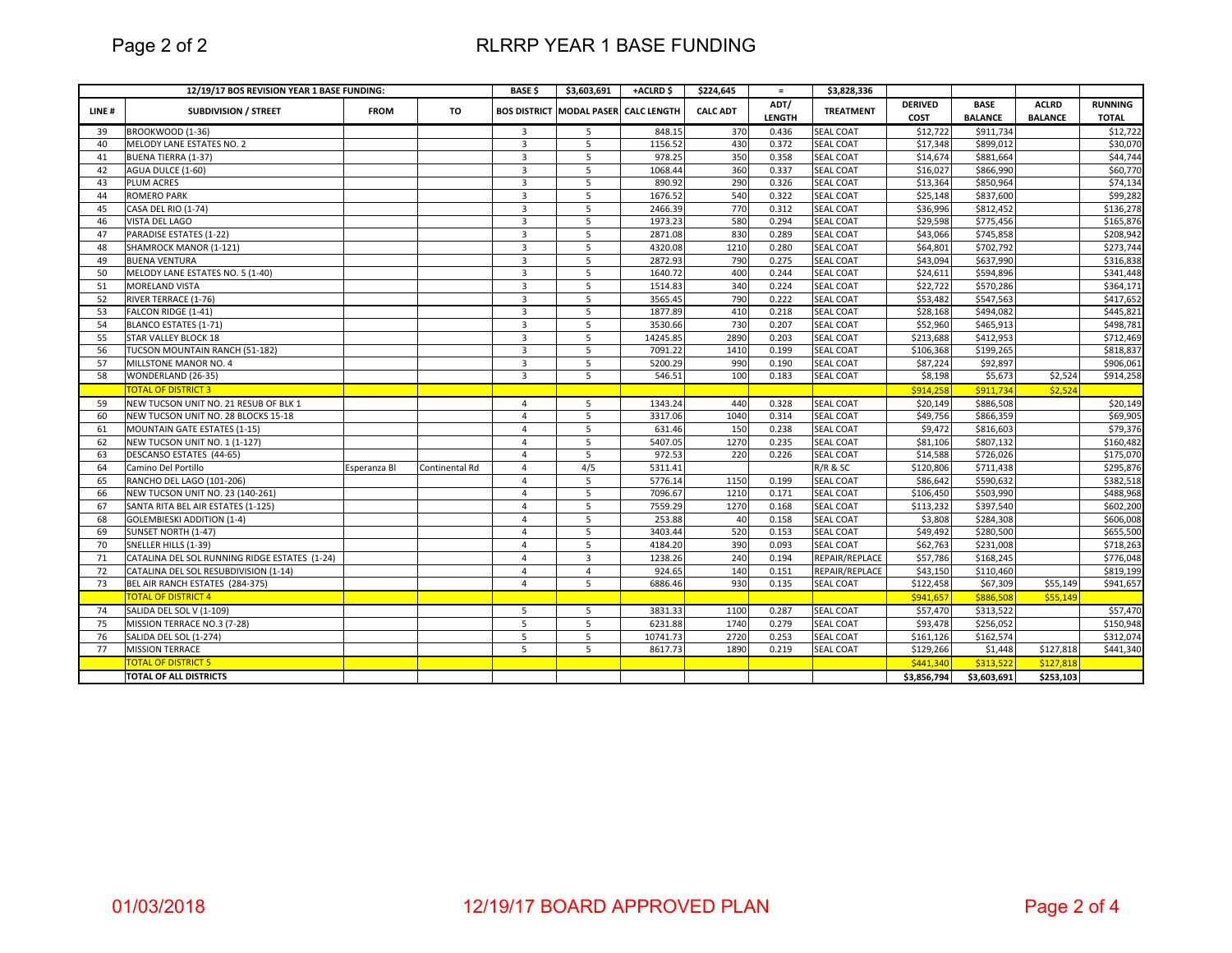## RLRRP YEAR 1 ACCELERATED FUNDING

|                | 12/19/17 BOS REVISION YEAR 1 ACCELERATED FUNDING: |             |           |                 | ACLRD \$ \$4,334,941 - TO BASE \$224,645 |               |             | $=$    | \$4,110,296      |                |                |                  |                     |
|----------------|---------------------------------------------------|-------------|-----------|-----------------|------------------------------------------|---------------|-------------|--------|------------------|----------------|----------------|------------------|---------------------|
| LINE#          | <b>SUBDIVISION / STREET</b>                       | <b>FROM</b> | <b>TO</b> | <b>BOS</b>      | <b>MODAL</b>                             | <b>CALC</b>   | <b>CALC</b> | ADT/   | <b>TREATMENT</b> | <b>DERIVED</b> | <b>BASE</b>    | <b>ACLRD</b>     | <b>RUNNING</b>      |
|                |                                                   |             |           | <b>DISTRICT</b> | <b>PASER</b>                             | <b>LENGTH</b> | <b>ADT</b>  | LENGTH |                  | <b>COST</b>    | <b>BALANCE</b> | <b>BALANCE</b>   | <b>TOTAL</b>        |
| 1              | FLECHA CAIDA RANCH ESTATES NO. 2                  |             |           | 1               | 5                                        | 3309.09       | 720         | 0.218  | <b>SEAL COAT</b> | \$77,695       |                | \$1,260,166      | \$77,695            |
| 2              | SABINO CREST ESTATES (1-13)                       |             |           | $\mathbf{1}$    | 5                                        | 610.65        | 130         | 0.213  | <b>SEAL COAT</b> | \$9.160        |                | \$1,251,006      | \$86,855            |
| $\overline{3}$ | BLACK HORSE (1-411)                               |             |           | $\mathbf{1}$    | 5                                        | 19938.43      | 4180        | 0.210  | <b>SEAL COAT</b> | \$274,844      |                | \$976,163        | \$361,698           |
| $\overline{4}$ | SHADOW VIEW ESTATES (1-85)                        |             |           | $\mathbf{1}$    | 5                                        | 4350.05       | 880         | 0.202  | <b>SEAL COAT</b> | \$65,251       |                | \$910,912        | \$426,949           |
| 5              | SABINO CREEK (1-98)                               |             |           | $\mathbf{1}$    | 5                                        | 5190.75       | 980         | 0.189  | <b>SEAL COAT</b> | \$77,861       |                | \$833,051        | \$504,810           |
| 6              | CATALINA FOOTHILLS ESTATES NO. 8 (1-131)          |             |           | $\mathbf{1}$    | 5                                        | 7308.50       | 1330        | 0.182  | <b>SEAL COAT</b> | \$111,666      |                | \$721,384        | 5616,477            |
| $\overline{7}$ | MONTEBELLA (1-42)                                 |             |           | $\mathbf{1}$    | 5                                        | 2413.93       | 430         | 0.178  | <b>SEAL COAT</b> | \$36,209       |                | \$685,175        | \$652,686           |
| 8              | ALTA VISTA VILLAGE II (1-28)                      |             |           | $\mathbf{1}$    | 5                                        | 1635.51       | 290         | 0.177  | <b>SEAL COAT</b> | \$24,533       |                | \$660,643        | \$677,218           |
| 9              | SABINO VISTA NO. 3 (1-28)                         |             |           | $\mathbf{1}$    | 5                                        | 1582.80       | 280         | 0.177  | <b>SEAL COAT</b> | \$23,742       |                | \$636,901        | \$700,960           |
| 10             | TIERRA BRAVA ESTATES(1-27)                        |             |           | $\mathbf{1}$    | 5                                        | 1589.41       | 280         | 0.176  | <b>SEAL COAT</b> | \$23,841       |                | \$613,059        | \$724,802           |
| 11             | SABINO VISTA NO. 5 (1-30)                         |             |           | $\mathbf{1}$    | 5                                        | 1730.51       | 300         | 0.173  | <b>SEAL COAT</b> | \$25,958       |                | \$587,102        | \$750,759           |
| 12             | STONE CREEK(1-41)                                 |             |           | 1               | 5                                        | 2569.33       | 440         | 0.171  | <b>SEAL COAT</b> | \$38,540       |                | \$548,562        | \$789,299           |
| 13             | QUAIL CANYON (100-234)                            |             |           | $\mathbf{1}$    | 5                                        | 8251.30       | 1370        | 0.166  | <b>SEAL COAT</b> | \$232,311      |                | \$316,250        | \$1,021,611         |
| 14             | ALTA VISTA ESTATES (1-124)                        |             |           | $\mathbf{1}$    | 5                                        | 7208.31       | 1100        | 0.153  | <b>SEAL COAT</b> | \$101,086      |                | \$215,164        | \$1,122,697         |
| 15             | CASAS ADOBES POMELO ESTATES (1-29)                |             |           | $\mathbf{1}$    | 5                                        | 2002.66       | 300         | 0.150  | <b>SEAL COAT</b> | \$30,040       |                | \$185,124        | \$1,152,737         |
| 16             | MOUNTAIN VISTA ESTATES (1-38)                     |             |           | $\mathbf{1}$    | 5                                        | 2584.16       | 380         | 0.147  | <b>SEAL COAT</b> | \$65,821       |                | \$119,304        | \$1,218,557         |
| 17             | THE BLUFFS II(249-319)                            |             |           | $\mathbf{1}$    | 5                                        | 5058.82       | 740         | 0.146  | <b>SEAL COAT</b> | \$75,882       |                | \$43,421         | \$1,294,440         |
| 18             | ALTA VISTA VILLAGE I (1-16)                       |             |           | $\mathbf{1}$    | 5                                        | 1103.61       | 160         | 0.145  | <b>SEAL COAT</b> | \$16,554       |                | \$26,867         | \$1,310,994         |
| 19             | LAS VISTAS ENCANTADAS (1-19)                      |             |           | $\mathbf{1}$    | 5                                        | 1619.85       | 190         | 0.117  | <b>SEAL COAT</b> | \$24,298       |                | \$2,569          | \$1,335,292         |
|                | <b>TOTAL OF DISTRICT 1</b>                        |             |           |                 |                                          |               |             |        |                  | \$1,335,292    |                |                  | $2,570$ \$1,337,861 |
| 20             | ESTRELLA(143-149&180)                             |             |           | $\overline{2}$  | 5                                        | 115.46        | <b>70</b>   | 0.606  | <b>SEAL COAT</b> | \$1,732        |                | \$336,763        | \$1,732             |
| 21             | ANNAJO ESTATES (1-10)                             |             |           | $\overline{2}$  | 5                                        | 452.69        | 100         | 0.221  | <b>SEAL COAT</b> | \$6,790        |                | \$329,973        | \$8,522             |
| 22             | <b>SKY LINE RANCHOS</b>                           |             |           | $\overline{2}$  | 5                                        | 4430.05       | 970         | 0.219  | SEAL COAT        | \$66,451       |                | \$263,522        | \$74,973            |
| 23             | HIGHLAND MANOR ADDITION (1-12)                    |             |           | $\overline{2}$  | 5                                        | 552.08        | 120         | 0.217  | <b>SEAL COAT</b> | \$8,281        |                | \$255,241        | \$83,254            |
| 24             | TRILBY TERRACE (1-10)                             |             |           | $\overline{2}$  | 5                                        | 446.09        | 90          | 0.202  | <b>SEAL COAT</b> | \$6,691        |                | \$248,549        | \$89,946            |
| 25             | LOS RANCHITOS NUMBER 8                            |             |           | $\overline{2}$  | 5                                        | 16897.58      | 3020        | 0.179  | <b>SEAL COAT</b> | \$225,696      |                | \$22,853         | \$315,642           |
| 26             | BUTTERFIELD BUSINESS CENTER (36-50)               |             |           | $\overline{2}$  | 5                                        | 1069.07       | 150         | 0.140  | <b>SEAL COAT</b> | \$16,036       |                | \$6,817          | \$331,678           |
|                | <b>TOTAL OF DISTRICT 2</b>                        |             |           |                 |                                          |               |             |        |                  | 331,678<br>Š.  |                | $6,817$ \$<br>S. | 338,495             |
| 27             | CAMINO VERDE ESTATES (1-14)                       |             |           | 3               | 5                                        | 778.43        | 140         | 0.180  | <b>SEAL COAT</b> | \$11,676       |                | \$1,036,047      | \$11,676            |
| 28             | TUCSON MOUNTAIN RANCH (1-50)                      |             |           | $\overline{3}$  | 5                                        | 2966.55       | 510         | 0.172  | <b>SEAL COAT</b> | \$44,498       |                | \$991,548        | \$56,175            |
| 29             | HUNTER SUBDIVISION NO. 4 (1-64)                   |             |           | $\overline{3}$  | 5                                        | 3857.93       | 660         | 0.171  | <b>SEAL COAT</b> | \$57,869       |                | \$933,679        | \$114,044           |
| 30             | LA PUERTA DEL NORTE                               |             |           | $\overline{3}$  | 5                                        | 5672.65       | 940         | 0.166  | <b>SEAL COAT</b> | \$85,090       |                | \$848,590        | \$199,133           |
| 31             | <b>TUCSONITA</b>                                  |             |           | $\overline{3}$  | 5                                        | 4541.66       | 750         | 0.165  | <b>SEAL COAT</b> | \$131,438      |                | \$717,152        | \$330,571           |
| 32             | BLANCO ESTATES (72-162)                           |             |           | $\overline{3}$  | 5                                        | 5518.13       | 910         | 0.165  | <b>SEAL COAT</b> | \$82,772       |                | \$634,380        | \$413,343           |
| 33             | TUCSON AVRA WEST II (1-8)                         |             |           | $\overline{3}$  | 5                                        | 497.96        | 80          | 0.161  | <b>SEAL COAT</b> | \$7,469        |                | \$626,911        | \$420,812           |
| 34             | <b>GIBSON TRACT</b>                               |             |           | $\overline{3}$  | 5                                        | 2863.56       | 440         | 0.154  | <b>SEAL COAT</b> | \$22,339       |                | \$604,572        | \$443,151           |
| 35             | BLANCO ESTATES (163-335)                          |             |           | $\overline{3}$  | 5                                        | 12840.86      | 1740        | 0.136  | <b>SEAL COAT</b> | \$310,167      |                | \$294,405        | \$753,318           |
| 36             | <b>STAR VALLEY (153-232)</b>                      |             |           | $\overline{3}$  | 5                                        | 6287.91       | 810         | 0.129  | <b>SEAL COAT</b> | \$94,319       |                | \$200,087        | \$847,636           |
| 37             | PICTURE ROCKS WEST (1-65)                         |             |           | $\overline{3}$  | 5                                        | 5675.43       | 650         | 0.115  | <b>SEAL COAT</b> | \$85,131       |                | \$114,955        | \$932,768           |
| 38             | DEL CERRO ESTATES NO. 4 (1-60)                    |             |           | 3               | 5                                        | 5455.26       | 600         | 0.110  | <b>SEAL COAT</b> | \$81,829       |                | \$33,126         | \$1,014,597         |
| 39             | SHAMROCK CENTER (1-23) BLK. 1                     |             |           | $\overline{3}$  | 5                                        | 2004.17       | 220         | 0.110  | <b>SEAL COAT</b> | \$30,063       |                | \$3,064          | \$1,044,659         |
|                | <b>TOTAL OF DISTRICT 3</b>                        |             |           |                 |                                          |               |             |        |                  | \$1,044,659    |                | S.               | $3,063$ \$1,047,723 |